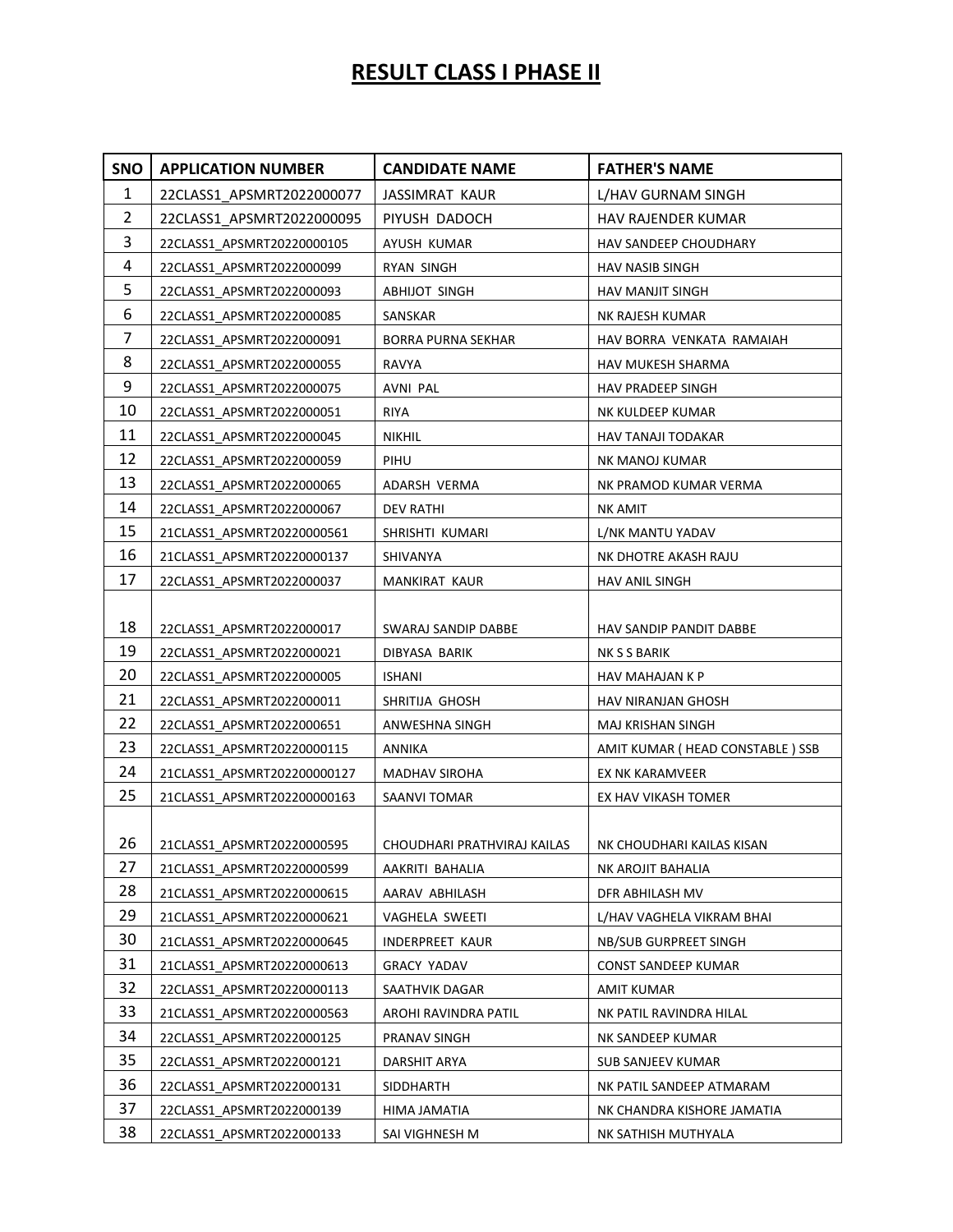## **RESULT CLASS I PHASE II**

| 39 | 22CLASS1 APSMRT2022000325     | S SHRITHIKA                | HAV D SATHEESH                |
|----|-------------------------------|----------------------------|-------------------------------|
| 40 | 22CLASS1 APSMRT2022000465     | DUMPALA DEVANSH            | NK KASI VISHWANADHAM DUMPALA  |
| 41 | 22CLASS1 APSMRT2022000303     | K HAVISCH KUMAR            | LT COL KARTHICK M             |
| 42 | 22CLASS1 APSMRT2022000041     | MAITREYEE KEDAR GARGE      | MAJ GARGE KEDAR PADMAKAR      |
| 43 | 22CLASS1 APSMRT20220000579    | SANA PARVEEN               | NK S K SAMIUL                 |
| 44 | 22CLASS1 APSMRT20220000109    | DAKSH DHAKA                | LT COL RAJAT DHAKA            |
| 45 | 22CLASS1 APSMRT2022000129     | SIDHANT BASOTRA            | <b>HAV SUBASH CHANDER</b>     |
| 46 | 22CLASS1 APSMRT2022000029     | VEDIKA ANIL KHANGAONKAR    | HAV ANIL YALLESHI KHANGAONKAR |
| 47 | 22CLASS1 APSMRT2022000013     | VIRONIKA TYAGI             | NB/SUB YOGESH KUMAR           |
| 48 | 22CLASS1 APSMRT2022000009     | KARTIK UTTAM LASURE        | CFN LASURE UTTAM RANGNATH     |
| 49 | 22CLASS1 APSMRT2022000019     | CHANDLEKAR DISHA ROHAN     | HAV ROHAN K CHANDLEKAR        |
| 50 | 22CLASS1 APSMRT2022000001     | ANSIKA PANIGRAHI           | SWR RANJIT PANIGARHI          |
| 51 | 22CLASS1 APSMRT2022000031     | NAMRATA SINGH              | NK DHARMENDER KUMAR           |
| 52 | 22CLASS1 APSMRT2022000033     | DIVYANSHU KUMAR            | HAV ASHU KUMAR                |
| 53 | 21CLASS1 APSMRT20220000469    | CHESHTA SHARMA             | NK RAJESH KUMAR SHARMA        |
| 54 | 22CLASS1 APSMRT2022000071     | ABHINAV CHAUDHARY          | NK ARVIND KUMAR               |
| 55 | 22CLASS1 APSMRT2022000049     | NIHARIKA YADAV             | HAV MONU YADAV                |
| 56 | 22CLASS1 APSMRT2022000061     | VIRAJ DATTATRAY KALHAPURE  | HAV D B KALHAPURE             |
| 57 | 22CLASS1 APSMRT2022000097     | JITIN KARSH                | NK SANJEEV KUMAR              |
| 58 | 22CLASS1 APSMRT2022000089     | MANKIRT SINGH              | <b>HAV SOHAN LAL</b>          |
| 59 | 22CLASS1 APSMRT2022000079     | NILESH                     | HAV CHANDRA SHEKHAR YADAV     |
| 60 | 22CLASS1 APSMRT20220000101    | K SIVA PUJITHA             | HAV K S B REDDY               |
| 61 | 22CLASS1 APSMRT20220000103    | SHANVI SINGH               | NB/SUB RAM KISHOR SINGH       |
| 62 | 22CLASS1 APSMRT2022000023     | DA PRANAGYA                | DFR DAVID RAJA T              |
| 63 | 22CLASS1 APSMRT2022000083     | JAZZLEEN KAUR              | HAV / CLK JASPAL SINGH        |
| 64 | 21CLASS1 APSMRT20220000593    | RIYA SHARMA                | NK SHYAM SUNDAR SHARMA        |
| 65 | 21CLASS1 APSMRT20220000607    | PRIYANSH SAINI             | L/HAV KIRAN SAINI             |
| 66 | 21CLASS1 APSMRT20220000623    | RANVEER SINGH              | HAV KULDEEP SINGH             |
| 67 | 21CLASS1 APSMRT20220000625    | PRANSHI MISHRA             | HAV SANJAY KUMAR MISHRA       |
| 68 | 21CLASS1 APSMRT20220000635    | ANIRUDH SINGH CHAUHAN      | HAV PREETAM SINGH             |
| 69 | 21CLASS1 APSMRT20220000629    | VALAND JESSICA KRUNALKUMAR | SIGMN VALAND KRUNALKUMAR N    |
| 70 | 21CLASS1 APSMRT20220000641    | RAGHAV DWIVEDI             | HAV RISHI SHARAN DWIVEDI      |
| 71 | 21CLASS1 APSMRT20220000643    | PARI                       | NK ASHEESH KUMAR              |
| 72 | 22CLASS1 APSMRT2022000479     | <b>AVNI</b>                | NK NEERAJ KUMAR               |
| 73 | 22CLASS1 APSMRT2022000389     | NIKUNJ MALIK               | HAV SANDEEP MALIK             |
| 74 | 22CLASS1 APSMRT2022000631     | KAVISH BHARDWAJ            | <b>SUB RAJIV KUMAR</b>        |
| 75 | 22CLASS1 APSMRT2022000143     | NIRJA                      | NK DODIYA JIVRAJ BHAI         |
| 76 | ERROR IN PRINTING APPLICATION | RSHIKA TALIYAN             | HAV AMIT KUMAR TALIYAN        |
| 77 | 22CLASS1 APSMRT2022000057     | ADIRIT BISWAS              | NB/SUB ANTIMOY BISWAS         |
| 78 | 22CLASS1 APSMRT20220000107    | VANSH                      | NB/SUB GANESH SINGH PATNI     |
| 79 | 22CLASS1 APSMRT20220000497    | SRUTI SMARANIKA DEHURY     | NB/SUB MINAKETAN DEHURY       |